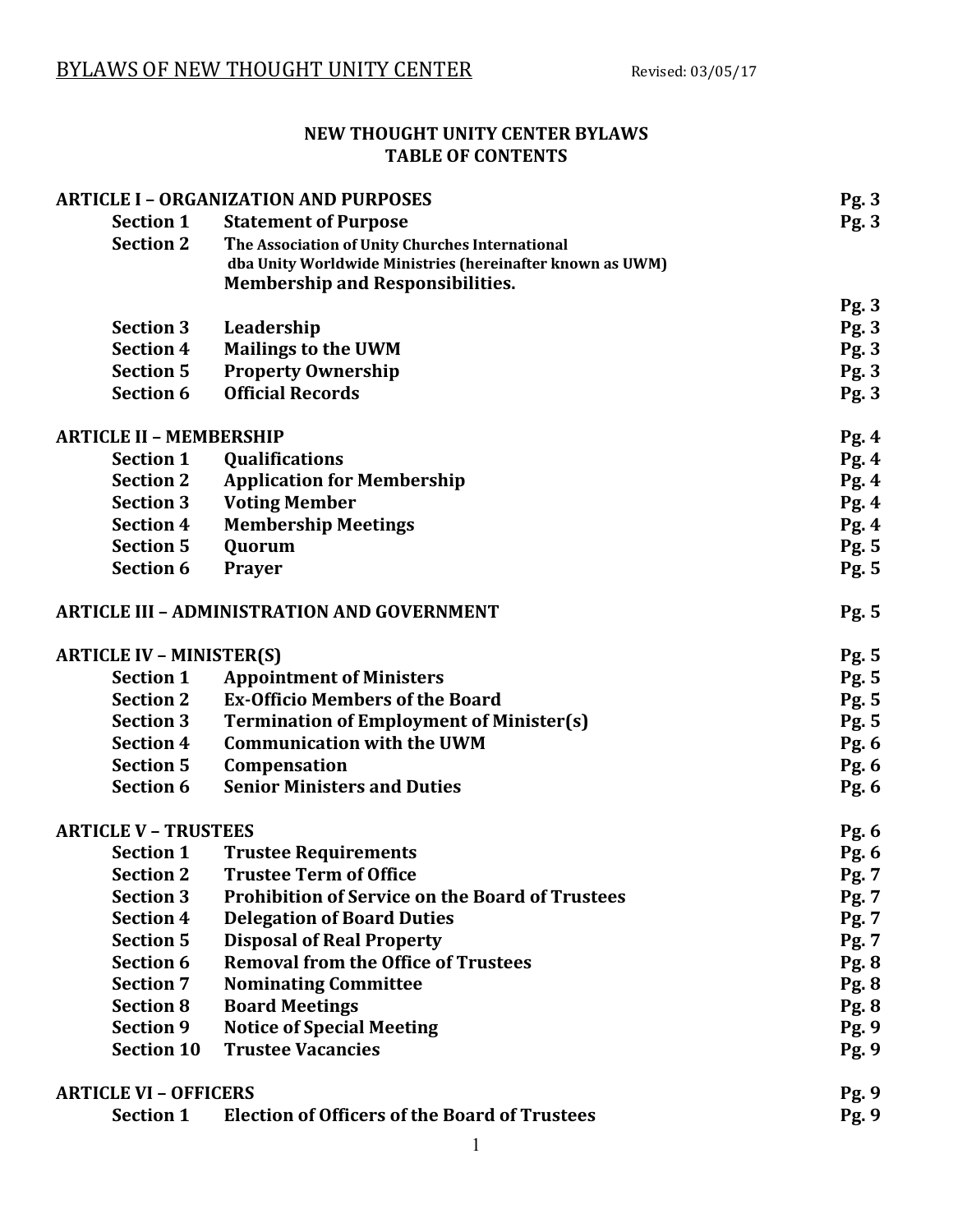| <b>Section 2</b>                                                   | President                                                          | Pg. 9         |
|--------------------------------------------------------------------|--------------------------------------------------------------------|---------------|
| <b>Section 3</b>                                                   | <b>Vice President</b>                                              | Pg. 9         |
| <b>Section 4</b>                                                   | <b>Secretary</b>                                                   | Pg. 9         |
| <b>Section 5</b>                                                   | <b>Treasurer</b>                                                   | Pg. 9         |
| <b>Section 6</b>                                                   | <b>Delegation of Duties to Other Trustees</b>                      | Pg. 10        |
| <b>ARTICLE VII - FUNDS</b>                                         |                                                                    | Pg. 10        |
| <b>Section 1</b>                                                   | <b>Depositing of Funds</b>                                         | Pg. 10        |
| <b>Section 2</b>                                                   | <b>Membership Approval of Expenditures over \$50,000</b>           | Pg. 10        |
| <b>Section 3</b>                                                   | <b>Annual Financial Review</b>                                     | Pg. 10        |
|                                                                    | ARTICLE VIII - LAYPERSON VOTING DELEGATE(S) TO THE UWM CONFERENCES | Pg. 10        |
| <b>Section 1</b>                                                   | <b>Voting Delegate Qualifications</b>                              | Pg. 10        |
| <b>Section 2</b>                                                   | <b>Term</b>                                                        | Pg. 10        |
| <b>ARTICLE IX - COMMITTEES AND REPORTS</b>                         |                                                                    | Pg. 10        |
| <b>Section 1</b>                                                   | <b>Committee Formation</b>                                         | <b>Pg. 10</b> |
| <b>Section 2</b>                                                   | <b>Committee Reports</b>                                           | Pg. 11        |
| <b>Section 3</b>                                                   | <b>Salary and Compensation Committee</b>                           | Pg. 11        |
| <b>ARTICLE X - PARLIAMENTARY AUTHORITY</b>                         |                                                                    | Pg. 11        |
| <b>ARTICLE XI - CONTRACTS, CHECKS, NOTES AND OTHER INSTRUMENTS</b> |                                                                    | Pg. 11        |
| <b>ARTICLE XII - AMENDEMENTS</b>                                   |                                                                    | Pg. 11        |
| <b>ARTICLE XIII - DISSOLUTION</b>                                  |                                                                    | Pg. 12        |
| <b>Section 1</b>                                                   | All Assets shall be placed in Trust                                | Pg. 12        |
| <b>Section 2</b>                                                   | <b>Transfer of Assets</b>                                          | Pg. 12        |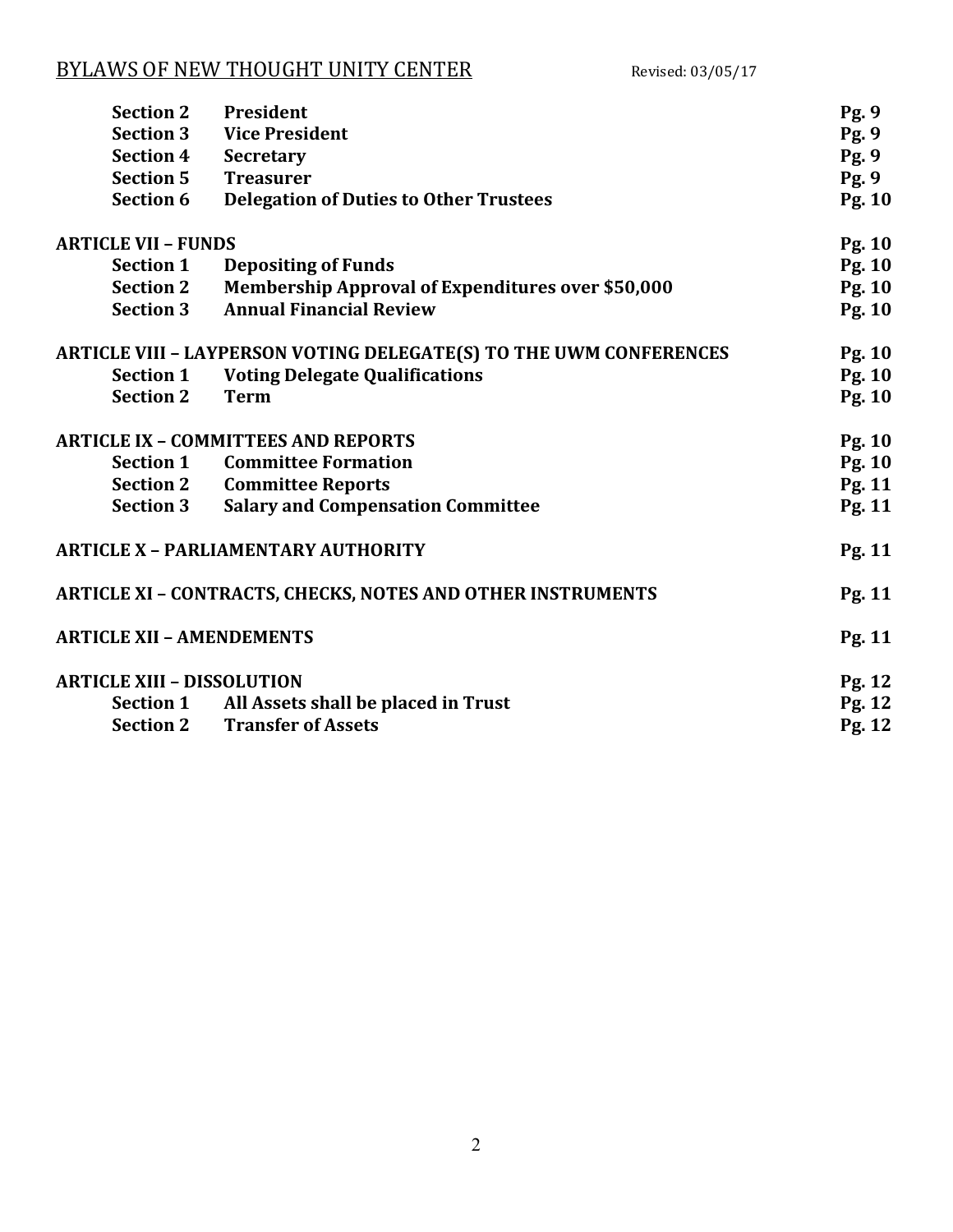#### **ARTICLE I - ORGANIZATION AND PURPOSES**

**Section I. Statement of Purpose.** It is hereby expressly declared to be the purpose of New Thought Unity Center, a non-profit religious corporation organized and existing under the laws of the State of Ohio, to teach *practical Spiritual concepts*. New Thought Unity Center shall: Conduct services of worship, classes of instruction for both children and adults.

Adopt such other means and shall do such other acts and deeds that in the judgment of the Minister(s) or the Board of Trustees (if the Center has no permanent Minister(s) may further the understanding of the Christ consciousness.

**Section 2. The Association of Unity Churches International Membership and Responsibilities.** New Thought Unity Center is a member of The Association of Unity Churches International, dba Unity Worldwide Ministries (hereinafter known as UWM) and shall work in full cooperation with that Association, and shall comply with all regulations and policies concerning the conduct and operation of authorized or accredited Unity centers/churches/ministries, insofar as said regulations and policies do not conflict with the laws of the State of Ohio under which this corporation exists and operates.

**Section 3. Leadership.** New Thought Unity Center shall work in full cooperation the UWM, headquartered at Lee's Summit, Missouri, in the selection of its Minister(s).

- **A**. As a member of the UWM, this Center shall have as its Spiritual Leader and Administrative Director an ordained Unity Minister(s), a licensed Unity Minister(s), or a licensed Unity teacher(s) working under dispensation of the UWM, and
- **B.** Shall teach the principles of practical Christianity, with emphasis on and not limited to the textbooks and literature published by Unity Institute, Unity Village, Missouri, and the Association of Unity Churches International, Lee's Summit, Missouri.

**Section 4. Mailings to the UWM.** As representatives of the Center, the Minister(s) shall cooperate with UWM by making regular annual reports to the headquarters of the UWM, on forms supplied by them.

**Section 5. Property Ownership.** New Thought Unity Center, as limited by Article VII, Section 2 and Article V, Section 5, with approval of the majority of the Board of Trustees, may purchase, rent, lease, receive, hold, own, give, sell and dispose of real and/or personal property for its religious and/or educational purposes.

**Section 6. Official Records.** Records of membership, finances, donations, corporate minutes, and other records required by law or designated by the Board of Trustees shall be maintained at the principal office of the corporation and/or off-site storage. Confidential documents are available only for use by the minister(s), Board members, or designated professional staff. Other documents are available to voting members upon request.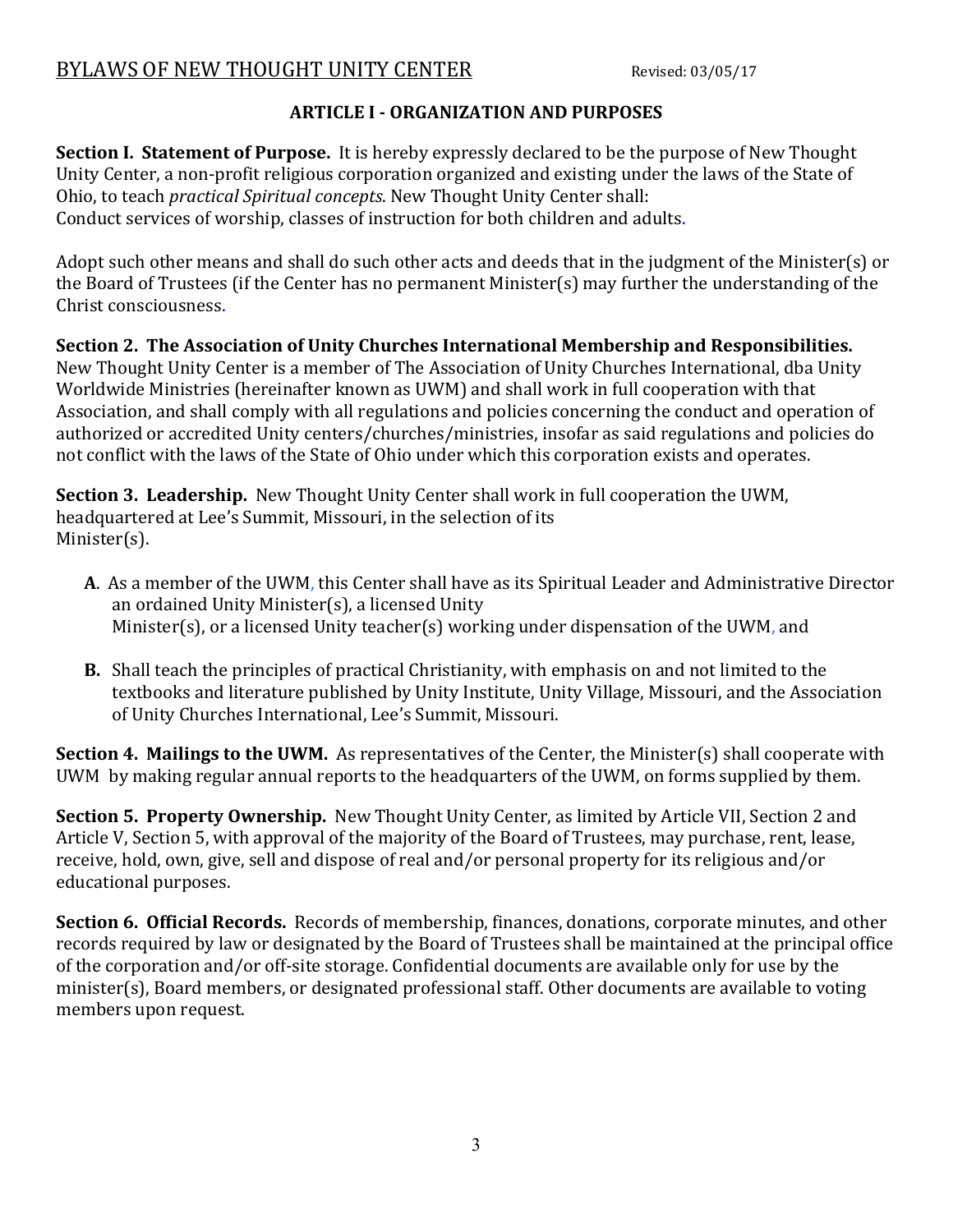#### **ARTICLE II - MEMBERSHIP**

**Section 1. Qualifications.** A voting member of New Thought Unity Center will endeavor to live in accord with the Christ principles of truth as taught by Unity and further the work of this ministry through their time, talent and treasure. Each voting member shall hold membership until such membership is voluntarily surrendered or until the ideas and conduct of the voting member are no longer in accord with the fundamental principles of the Center.

**Section 2. Application for Membership.** After completing required classes and upon the approval of the minister persons desiring to become voting members of NTUC may submit written application for membership. If anyone feels that they qualify via exemption, they may meet with the minister for consideration for membership.

**Section 3. Voting Member.** Only voting members of the New Thought Unity Center shall have the right to vote at any regular or special membership meeting called in accordance with Article II, Section 4. Voting Members shall

- A. Elect members of the Board of Trustees
- B. Elect the Congregational Representative to the Nominating Committee
- C. Ratify the Bylaws or any amendments or changes thereto
- D. Vote on any matters brought to their attention

#### **Section 4. Membership Meetings.**

- A. **Annual Meeting.** An annual meeting of the voting members of New Thought Unity Center shall be held in the Center at 1401 East McMillan Street, Cincinnati, Ohio 45206, on or close to the first Sunday in March of each calendar year.
	- 1. Written or electronic notice of the annual meeting shall be sent at least ten (10) days prior to date of the meeting to voting members at their current addresses on the records of New Thought Unity Center.

#### B. **Special Meeting.**

- 1. **Requesting Special Meetings.** Any time the affairs of the ministry warrant, a special meeting may be requested by the minister(s);
	- a. A majority vote of the voting members currently serving on the Board of Trustees; or
	- b. A written petition hand signed by one-tenth  $(1/10<sup>th</sup>)$  of the voting membership submitted to the Board of Trustees.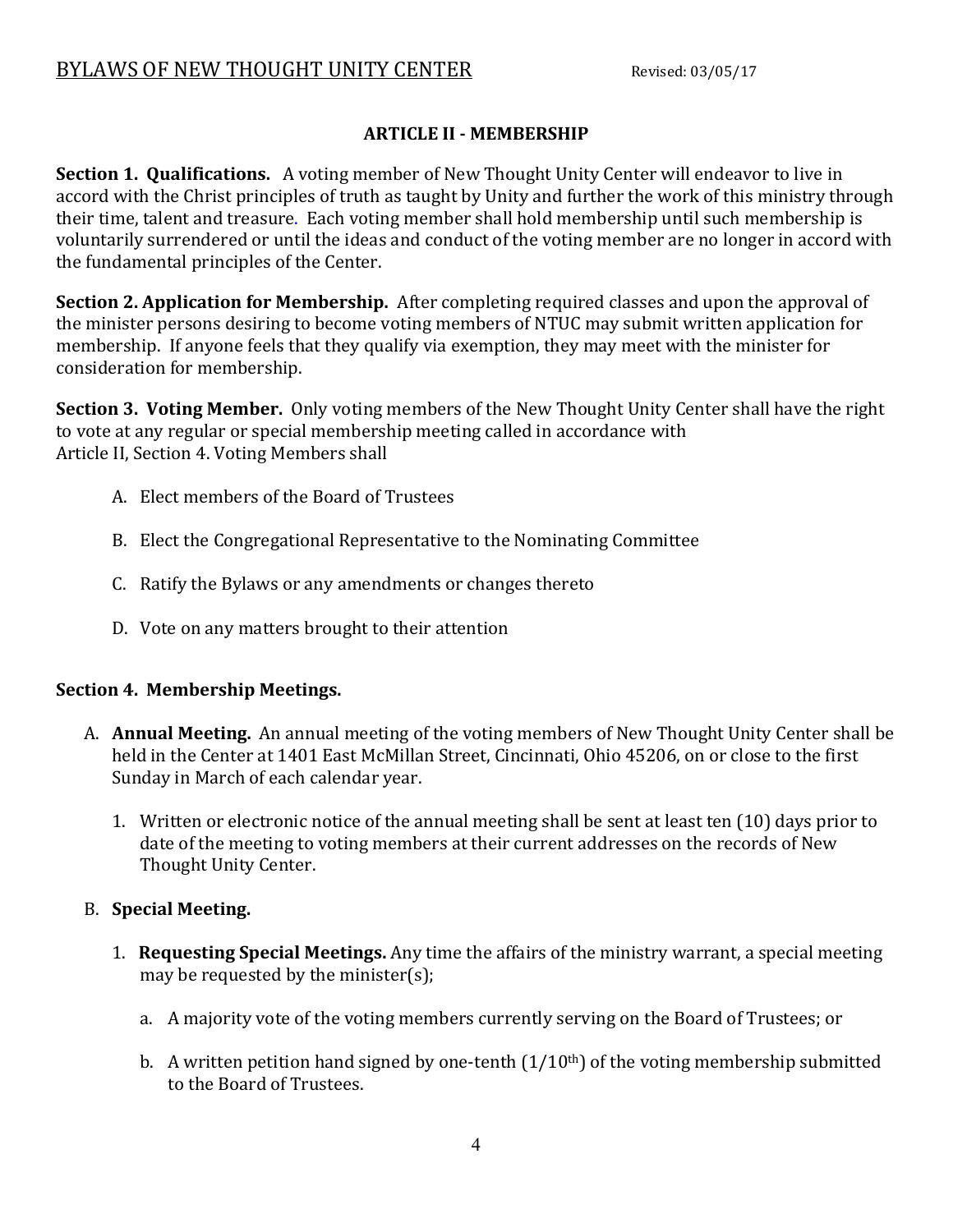- 2. **Calling Special Meetings**. Upon receiving proper request for a special voting membership meeting the President of the Board of Trustees shall call the meeting on behalf of the requesting party within thirty (30) days of receipt of the request. The location, notice, quorum, presiding officer, participation, voting, and prayer provisions for special membership meetings shall be the same as those for an annual meeting.
- 3. **Special Meeting Business**. Business conducted at a special meeting shall be limited to the stated purpose(s) given in the meeting notice.
- C. **Voting.** Proxy, absentee, or electronic (Internet, email, fax, etc.) voting will not be accepted.

**Section 5. Quorum.** The lesser of 50 voting members or ten percent (10%) of the voting membership of New Thought Unity Center shall constitute a quorum for the transaction of any and all business at any regular or special meeting of the voting members, called pursuant to the notice provisions of Article II, Section 4.

**Section 6. Prayer.** In any membership meeting, the Board President, Minister(s), a voting member or a person appointed by the Board to call for prayer may do so.

### **ARTICLE III - ADMINISTRATION AND GOVERNMENT**

**Administration and Government.** The administration of New Thought Unity Center shall be under the direction of the Minister(s), who shall be the administrative director(s) of the Center, and the Board of Trustees which shall be the governing body of the Center. The Board of Trustees shall consist of the Minister(s) and not fewer than six (6) Trustees elected from the voting membership or elected by the Board of Trustees to fill a Board vacancy as addressed in Article V, Section 10.

### **ARTICLE IV - MINISTER(S)**

**Section 1. Appointment of Ministers.** The Minister(s) shall be a duly licensed or ordained Unity Minister(s), or a licensed Unity Teacher in good standing with the UWM and shall be elected by the Board of Trustees from those candidates for the ministry of New Thought Unity Center recommended by the UWM.

A 2/3 majority of the entire Board of Trustees shall be necessary to elect the Minister(s).

**Section 2. Ex-Officio Members of the Board.** The Minister(s) shall be ex-officio member(s) of the Board of Trustees and shall, if possible, be present at all Board meetings and, if present, the Ministerial team shall have a total of one vote and shall have the right to vote on all matters requiring a vote in the meeting of the Board except for matters of their own compensation and contract.

**Section 3. Termination of Employment of Minister(s).** The Minister(s) shall hold his/her position as Minister(s) of New Thought Unity Center subject to the pleasure and will of a 2/3 majority of the Board of Trustees.

If the Board of Trustees considers dismissing or discharging the Minister(s) or requesting the resignation of the Minister(s), the President of the Board of Trustees shall call a special membership meeting as prescribed in Article II, Section 5.b.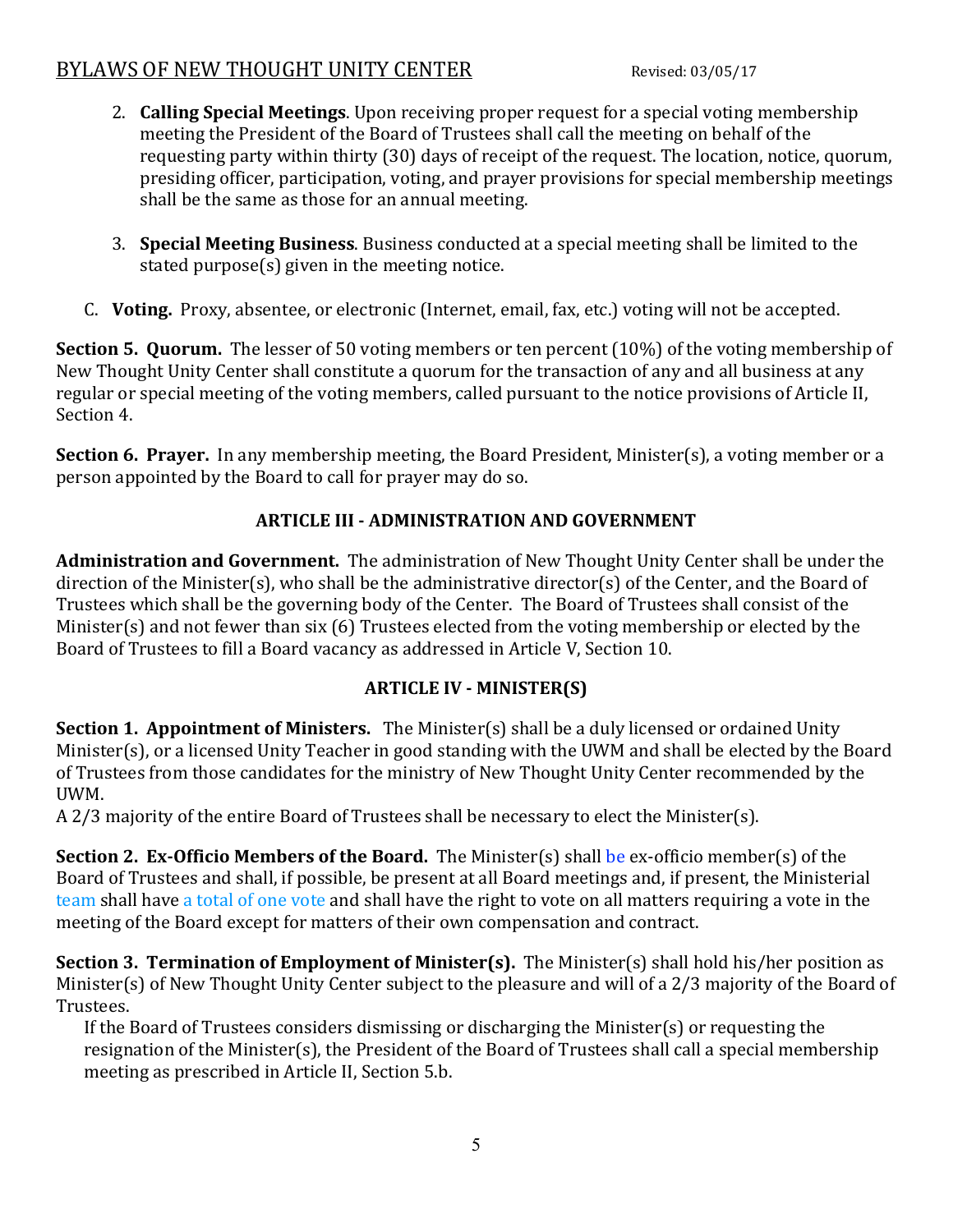Only by a 2/3 majority vote of the voting members present voting shall any action or approval be taken to dismiss, discharge or request resignation of the Minister(s).

#### **Section 4. Communication with The UWM**

- A. **Complaints.** Since the Minister(s) of New Thought Unity Center has/have been recommended by the UWM, with headquarters at Lee's Summit, Missouri, if any complaint or question about the services of the Minister(s) should arise, the Board of Trustees shall promptly communicate in regard thereto with The UWM
- B. **Vacancy.** In case a vacancy occurs in the office of Minister(s), the Secretary of the Board of Trustees shall communicate with The UWM.

**Section 5. Compensation.** Compensation of the Minister(s) shall be fixed by agreement between the Minister(s) and the Board of Trustees.

**Section 6. Senior Ministers and Duties.** New Thought Unity Center is a Unity Center because it has as its Spiritual Leader and Administrative Director a duly licensed or ordained Unity Minister(s), or a Licensed Unity Teacher trained by Unity Worldwide Spiritual Institute (hereinafter known as UWSI) and who is in good standing with The UWM.

The Minister(s):

- Shall therefore have full charge of the religious and educational activities of the Center, and
- $\bullet$  Shall be the administrative director(s) of the Center,
- Shall carry out and effectuate the policies established or set by the Board of Trustees, and
- Shall be responsible to the Board of Trustees for the complete functioning of the Center.

The Minister(s), with the prior approval of a majority of the Board of Trustees, may employ such persons as are necessary to operate and maintain New Thought Unity Center.

The Minister(s), with the prior approval of the majority of the Board of Trustees, may discharge such employees whose services are no longer needed or who are not performing the duties reasonably to be expected of them.

#### **ARTICLE V - TRUSTEES**

#### **Section 1. Trustee Requirements.**

- A. Each Trustee shall be a voting member of New Thought Unity Center and be approved by the nominating committee and minister(s).
- B. Each current and nominated Trustee shall be conversant with Unity teachings, with New Thought Unity Center Bylaws, with matters pertaining to the various activities of New Thought Unity Center and with the administrative, governmental, religious and educational activities thereof.
- C. Each Trustee shall subscribe and adhere to the current policies established for Board Members at New Thought Unity Center. The membership shall elect two (2) voting members to the Board of Trustees at each of the annual meeting.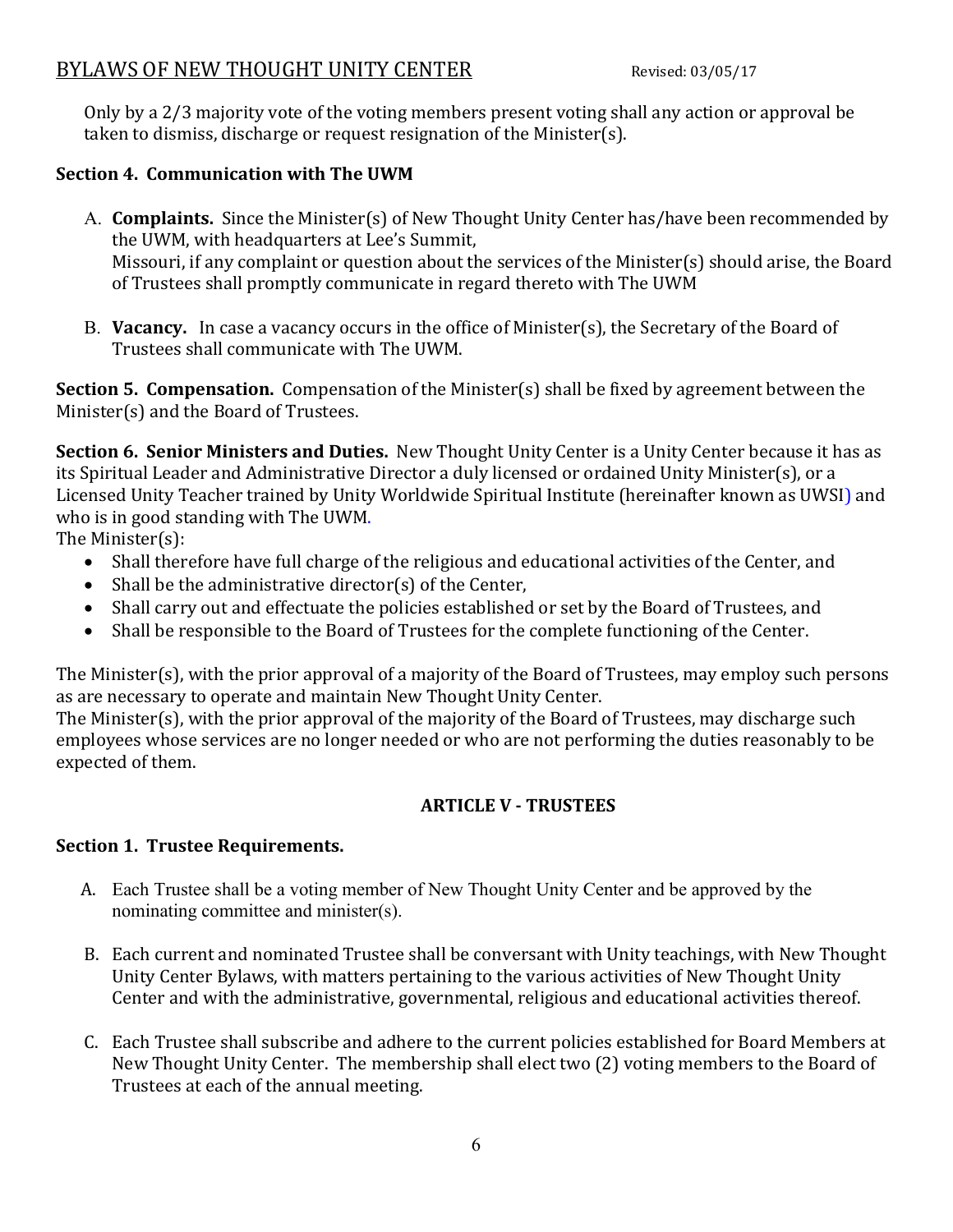- D. Written ballots are required. The two (2) nominees receiving the largest number of votes shall be elected to three (3) year terms.
- E. The board of trustees may appoint alternates to serve on the board as needed. Alternates may attend meetings and give input if requested. Alternates may be asked to fill in for regular board members if a need arises to make a quorum or to finish the term due to a vacated board position. An alternate will serve a one year term unless appointed to a regular board position.

**Section 2. Trustee Term of Office.** Each member of the Board of Trustees shall hold office for three (3) years or until his/her successor is duly elected and qualified.

- A. The terms of two (2) Trustees shall expire annually.
- B. No member of the Board of Trustees shall serve more than two (2) consecutive terms (of three (3) years each) without an interval of one (1) year between terms.
- C. Each person desiring a consecutive term will need to stand for election as a Board candidate.

**Section 3. Prohibition of Service on the Board of Trustees.** The following persons are prohibited from serving on the Board of Trustees:

- A. Relatives, significant others or household members of any Board member or licensed Unity teacher;
- B. Individuals receiving compensation from the ministry with the exception of the minister(s);
- C. Relatives, significant others or household members of any individuals receiving compensation from the ministry.

#### **Section 4. Delegation of Board Duties.**

- A. The Board of Trustees shall be the governing body of New Thought Unity Center.
- B. It may delegate its duties to such person or persons who, in the judgment of the Board of Trustees, will carry out and effectuate the policies established by the Board of Trustees.
- C. It shall assist the Minister(s) in whatever manner or to whatever extent may be necessary in the judgment of the Board of Trustees, in the administration of New Thought Unity Center and the performance of his/her duties.
- D. In the event the position of Minister(s) is vacant, the Board of Trustees shall assume the role of Administrative Director, and all the responsibilities related to that title until a new Minister(s) is hired.

**Section 5. Disposal of Real Property.** There shall be no sale, pledge, mortgage or other disposition of real property belonging to the New Thought Unity Center unless such sale, pledge, mortgage or other disposition shall have been submitted to the membership at a regular or special meeting of the voting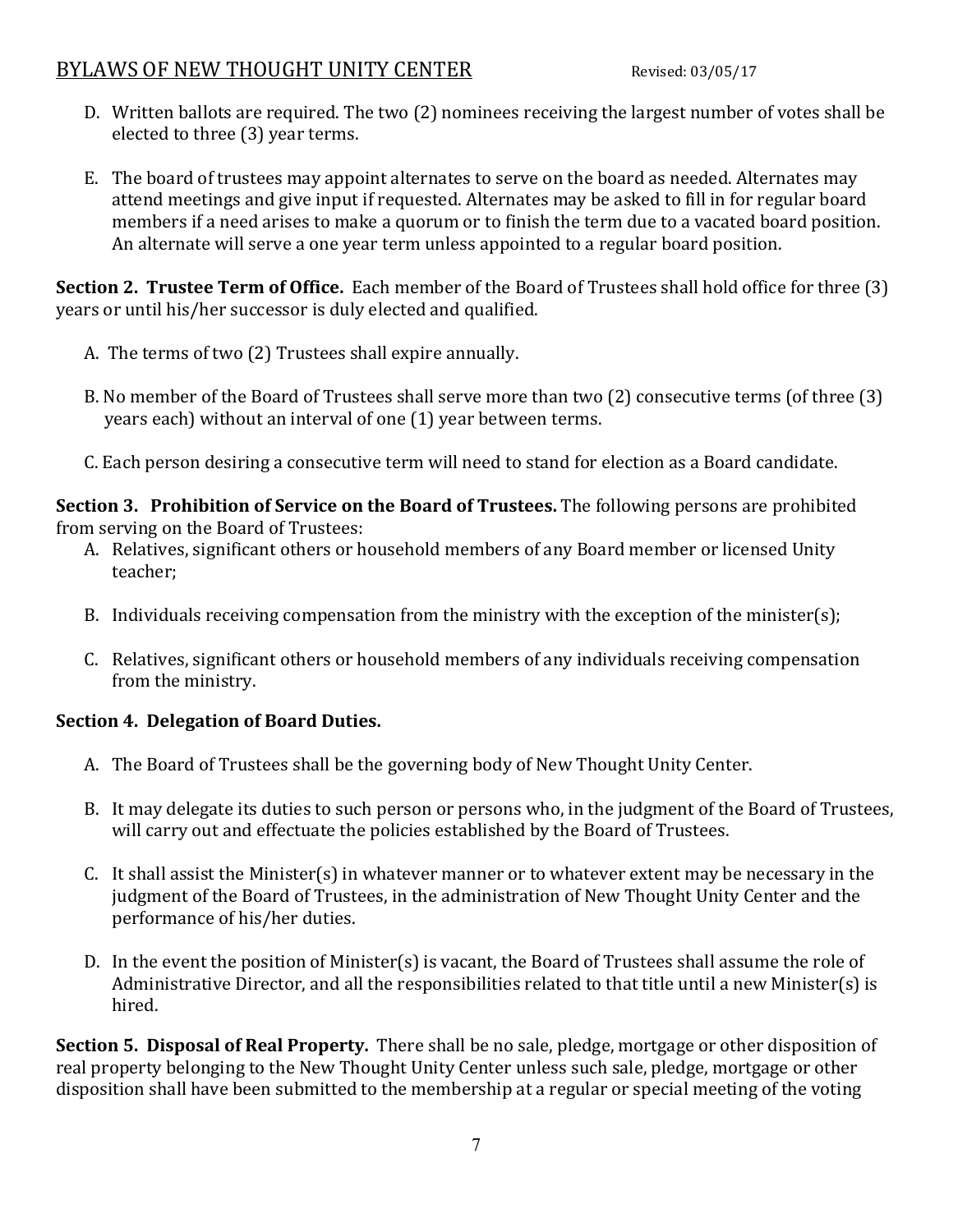members. A sale, pledge, mortgage or other disposition of such real property shall be made only after an affirmative vote of the majority of the voting members present voting.

#### **Section 6. Removal from the Office of Trustee.**

- A. Any Trustee may resign at any time by submitting written notice to the Board of Trustees and any such resignation shall take effect at the time specified therein.
- B. If any Trustee demonstrates lack of interest by irregular attendance at Board meetings /or failure to fulfill the duties of a Trustee, that Trustee may be removed from the Board by a majority vote of the Board of Trustees. If so requested, the resignation shall become effective upon the time of the vote.

**Section 7. Nominating Committee: Formation, Duties and Election.** The Nominating Committee shall be a standing committee of the Board of Trustees and shall consist of three (3) voting members of New Thought Unity Center, the minister(s), a board representative, and a congregational representative.

#### A. **Composition of Committee.**

- 1. At the annual voting membership meeting, the voting membership shall elect one (1) of its voting members to serve as the Congregational Representative on the Nominating Committee for one year.
- 2. In the event the elected Congregational Representative is unable to serve, the Board of Trustees shall select a person from the voting membership to fill the vacancy who is not a current Trustee.
- 3. The Board of Trustees shall select one of its Trustees to serve on the nominating committee.

### B**. Presentation of Candidates Prior to the Annual Meeting.**

- 1. The work of this committee shall be reported to the Board of Trustees President
- 2. The candidates and/or names for Trustees and Congregational Representative to the Nominating Committee shall be made public and presented to the membership prior to the annual membership meeting in March.
- C. **Declaration of Newly Elected Trustees and Congregational Representative to the Nominating Committee.**

The newly elected members of the Board of Trustees and the Congregational Representative to the Nominating Committee shall be declared elected by the President following the report of the election tellers.

**Section 8. Board Meetings.** The regular meetings of the Board of Trustees shall be held monthly at a venue to be determined by the Board of Trustees. Special meetings shall be called by the President upon the written request of the Minister(s) or of two (2) or more members of the Board of Trustees, which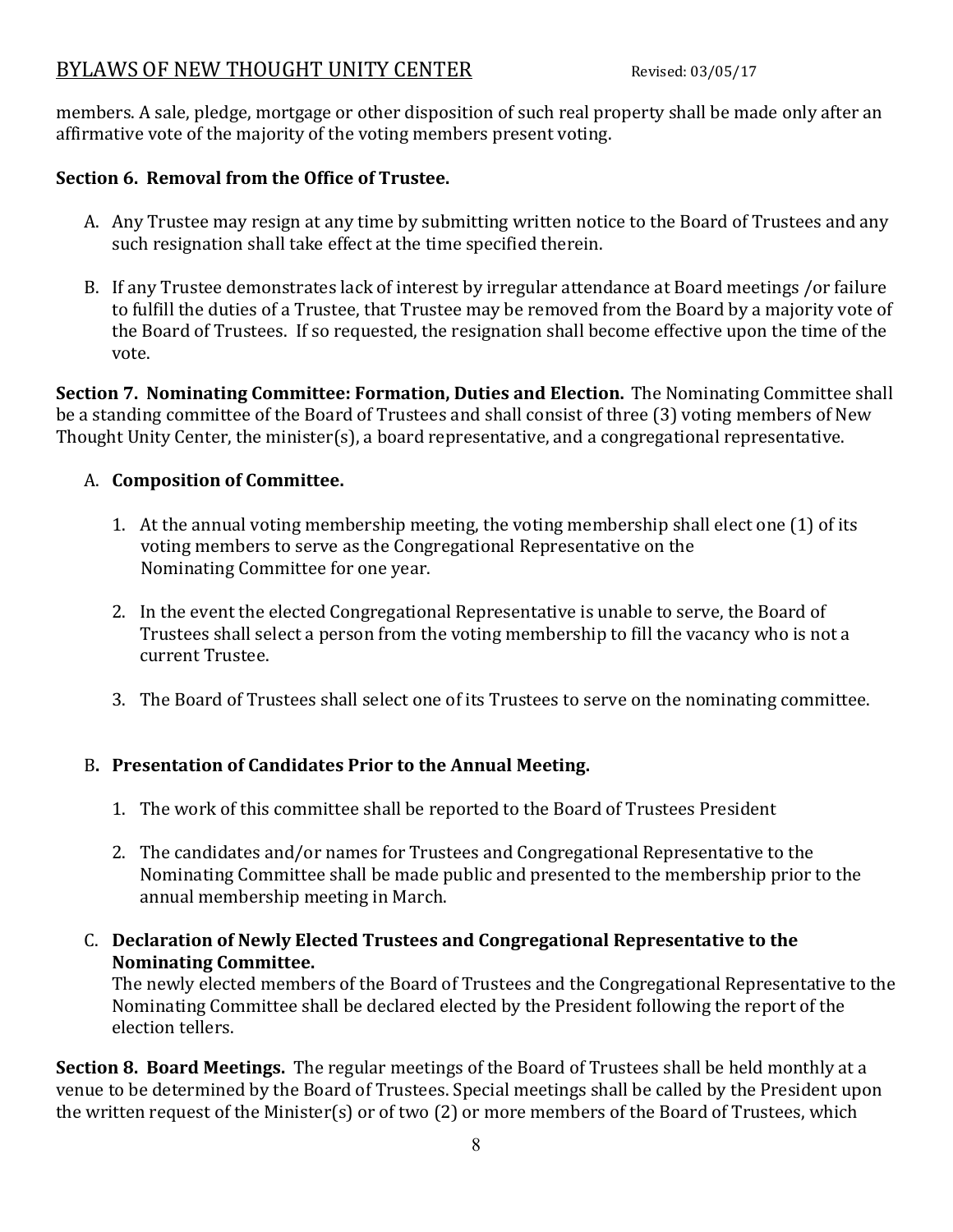request shall be filed with the Secretary of the Board of Trustees. The President may call such special meetings as he/she deems necessary. The Minister(s), being ex-officio member(s) of the Board of Trustees, has the right to attend all meetings and shall be notified of all special meetings except for matters of their own compensation or contract. At least 51% of the members of the Board of Trustees shall constitute a quorum for the

transaction of business.

**Section 9. Notice of Special Meeting.** Notice of special meetings of the Board of Trustees shall be given by the President or in his/her absence by the Vice President, to all members of the Board by letter, email or telephone at least twenty-four (24) hours prior to the hour and date of the special meeting.

**Section 10. Trustee Vacancies.** Should a vacancy for any reason occur on the Board of Trustees, the Board of Trustees shall proceed to fill such vacancy. A 2/3 majority vote of Trustees shall be necessary to elect. The term of such elected new member of the Board of Trustees shall expire on the same date as the term of the member he/she succeeds. Should this part term be less than 1.5 years, the new member is eligible to serve two additional terms per Article V, Section 2.

#### **ARTICLE VI - OFFICERS**

**Section 1. Election of Officers of the Board of Trustees.** The officers of the Board of Trustees shall consist of a President, a Vice-President, a Secretary, and a Treasurer. All officers will be selected in a manner decided by the Board of Trustees at the first Board meeting after the annual membership meeting or at a special meeting called for the purpose of selecting officers. Officers will hold their respective offices for one (1) year or until their successors are duly elected or qualified.

**Section 2. President.** The President of the Board of Trustees shall preside at all meetings of the Board of Trustees and at all meetings of the voting members of New Thought Unity Center, and shall be an ex-officio member of all committees authorized by the Board of Trustees. He/she shall appoint such committees in cooperation with the Minister(s) and the Board of Trustees. Upon proper authorization, he/she shall sign such papers or documents as may be necessary.

**Section 3. Vice-President.** The Vice-President shall, in the absence of the President, perform all the duties of the President. In case of a vacancy in the office of President, the Vice-President shall become President and a new Vice-President shall be elected from among the remaining members of the Board of Trustees for the remainder of the term.

**Section 4. Secretary.** The Secretary shall keep, or cause to be kept, an accurate record of the minutes of all Board and membership meetings; hold in custody and be responsible for all reports, contracts, other legal papers, and meeting minute books which will be kept at the principal executive office of the ministry at all times or in such depository as prescribed by the Board; attend to all official business as directed by the Board; and keep, or cause to have kept, accurate voting membership lists The Secretary shall receive and reply to all correspondence received by the Board of Trustees.

**Section 5. Treasurer.** The Treasurer shall be custodian of the funds of New Thought Unity Center, paying out, or causing to be paid out same, when authorized by the Board of Trustees. The Treasurer shall keep, or cause to be kept, a record of all expenditures, submitting a report of such to the Board of Trustees at each monthly business meeting. If deemed advisable by the Board of Trustees, the Treasurer,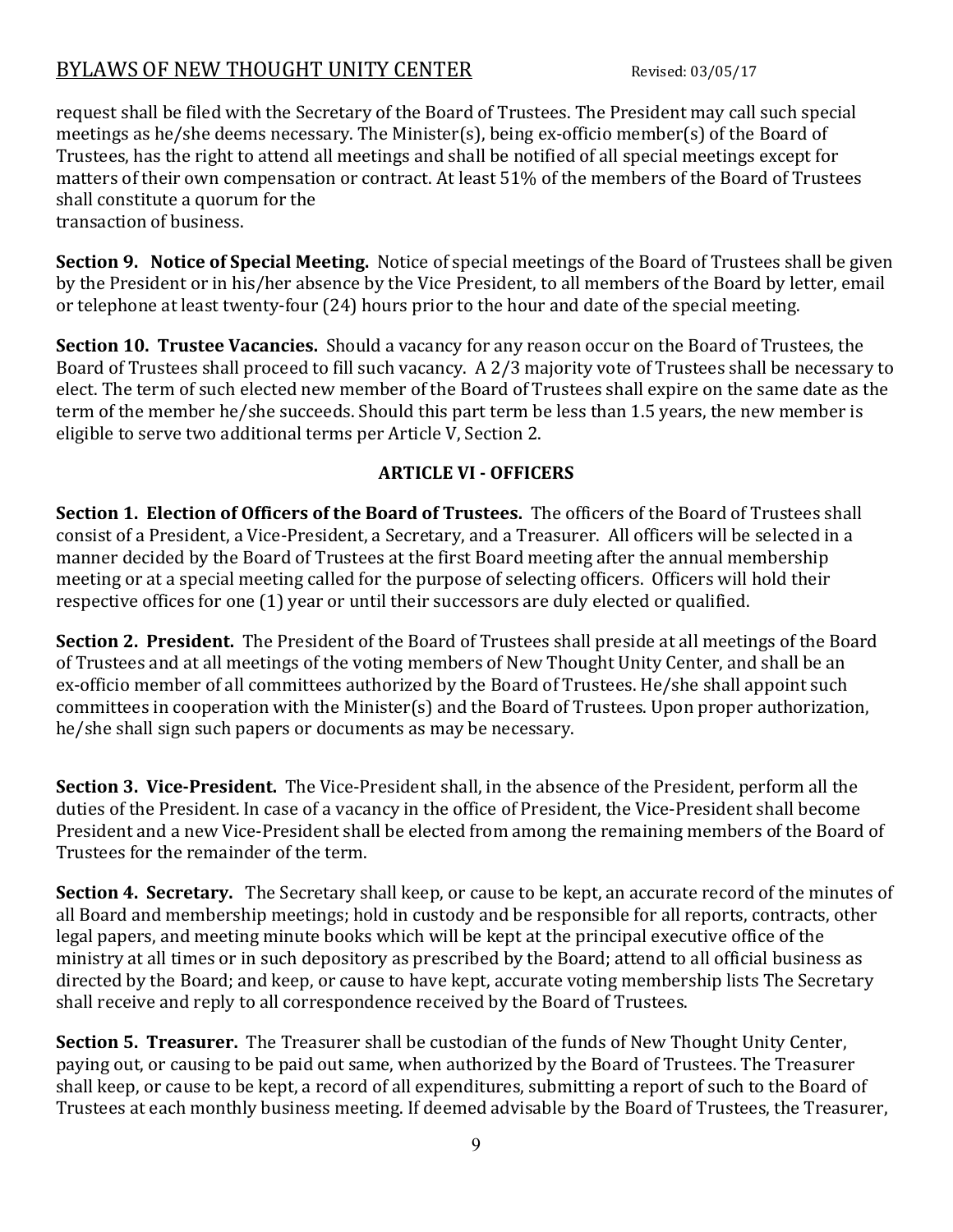and/or those whom he/she has deputized, shall be required to furnish an official bond, the amount of which shall be fixed by the Board of Trustees and the cost of which shall be paid by the Center. The Treasurer shall submit an annual report at the annual voting membership meeting. The Treasurer shall place, or cause to be placed, the funds of New Thought Unity Center in such bank or other depository as is acceptable to the Board of Trustees.

**Section 6. Delegation of Duties to Other Trustees.** In the absence of any officer of the Board of Trustees, or for any other reason the Board of Trustees may deem sufficient, the Board of Trustees may delegate, for the time being, the powers or duties, of such officer to any other officer or to any Trustee.

### **ARTICLE VII - FUNDS**

**Section 1. Depositing of Funds.** All funds of the New Thought Unity Center shall be deposited or caused to be deposited by the Treasurer in such depository or depositories as the Board of Trustees may designate, and shall be withdrawn only by check signed by the Treasurer and the President, or by any two officers or persons designated by the Board of Trustees. The Board of Trustees may also rent safe deposit box or boxes in which to place securities or other important or valuable documents or papers belonging to New Thought Unity Center, and these boxes shall be opened by two officers or persons designated by the Board of Trustees.

**Section 2. Membership Approval of Expenditures over \$50,000.** The Board of Trustees may expend funds of the Center as they deem necessary or proper. However, any expenditure of more than fifty thousand dollars (\$50,000) in any one forty-five (45) day period or for any one (1) project must be approved by a majority vote of the voting members at a regular membership meeting or at a special meeting of the voting members called for that purpose.

**Section 3. Annual Financial Review.** At the end of each fiscal year, the Board of Trustees shall require that a review of the financial statements of New Thought Unity Center be performed by a qualified independent person(s) which shall prepare a report that shall be presented to the Board of Trustees.

#### **ARTICLE VIII - LAYPERSON VOTING DELEGATE(S) TO The UWM CONFERENCES**

**Section 1. Voting Delegate Qualifications.** The New Thought Unity Center layperson(s) voting delegate at business meetings of the UWM shall be selected by the Board of Trustees. The Voting Delegate(s) shall be conversant with Unity teachings and with matters pertaining to the various activities of New Thought Unity Center and the administrative, governmental, religious and educational activities thereof. The Voting Delegate(s) shall be consistently active and faithful in attending services and classes.

**Section 2. Term.** The Voting Delegate(s) shall hold this office for one (1) year.

### **ARTICLE IX - COMMITTEES AND REPORTS**

**Section 1. Committee Formation.** The Board of Trustees may by resolution provide for such standing or special committees as it deems desirable, and discontinue the same at pleasure. Each such committee shall have such powers and perform such duties, not inconsistent with law, as may be delegated to it by the Board of Trustees. Members of committees, standing or special, shall be appointed by the President of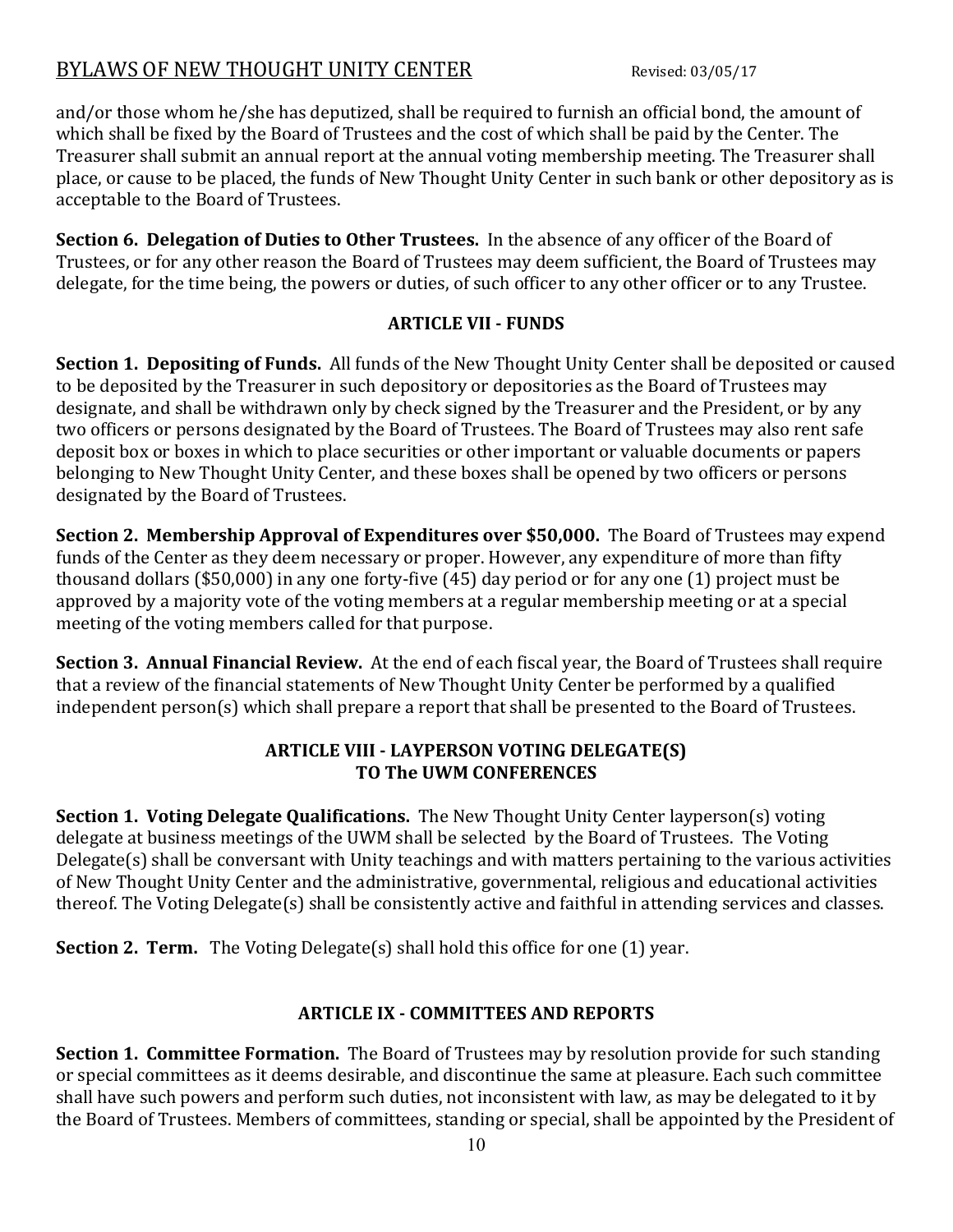the Board of Trustees, subject to the approval of the Board of Trustees. Vacancies in such committees shall be filled by the Board of Trustees or as it may provide. Committees for any special or specific duty may be appointed at any time by the President of the Board of Trustees with the approval of the Board of Trustees or as instructed by the Board of Trustees.

**Section 2. Committee Reports.** The Board of Trustees and each committee of the Board of Trustees shall present at each regular meeting of the voting members of New Thought Unity Center written reports covering their activities for the preceding annual period, which reports shall thereafter be filed with the Secretary of the Board of Trustees.

**Section 3. Salary and Compensation Committee.** A committee of three (3) may be appointed to be known as the Salary and Compensation Committee.

- A. **Review Personnel Finances.** Review, in aggregate, the salaries, allowances, wages, compensations, bonuses, gratuities and fringe benefits of the Minister(s); assistants to the Minister(s); all full-time employees; and all persons employed, paid, or hired by New Thought Unity Center. The Minister(s)'s salaries will be reviewed separate from the overall staff aggregated salary and benefits.
- B. **Recommend on Changes to Salaries.** Recommend to the Board of Trustees, for the Board of Trustee's actions, any increases or changes in salaries, allowances, wages, etc. of the above persons.

### **ARTICLE X - PARLIAMENTARY AUTHORITY**

**"Robert's Rules of Order Newly Revised,"** or other Board approved meeting rules, shall be the authority of parliamentary law and usage of New Thought Unity Center.

### **ARTICLE XI - CONTRACTS, CHECKS, NOTES AND OTHER INSTRUMENTS**

**Authorization Signatures.** All contracts, agreements and other instruments, authorized by the Board of Trustees, and all checks, drafts, notes, bonds, bills or exchange and orders for the payment of money shall, unless otherwise directed by the Board of Trustees, or unless otherwise required by law, be signed by any two of the following officers: President, Vice-President, Treasurer or Secretary. The Board of Trustees may designate officers and employees of New Thought Unity Center, other than those named above or different combinations of such officers and employees, who may, in the name of New Thought Unity Center, execute checks, drafts, and orders for the payment of money in its behalf.

#### **ARTICLE XII – AMENDMENTS**

**Amendments Voted on at a Membership Meeting.** Changes, alterations, or amendments to the Articles of Incorporation and to these Bylaws must be made at a regular or special meeting of the voting members of New Thought Unity Center after notice in writing setting forth the proposed changes, alterations, or amendments has been sent to all voting members of New Thought Unity Center at least ten (10) days before the meeting is to be held. Such change, alteration, or amendment to said Bylaws shall become